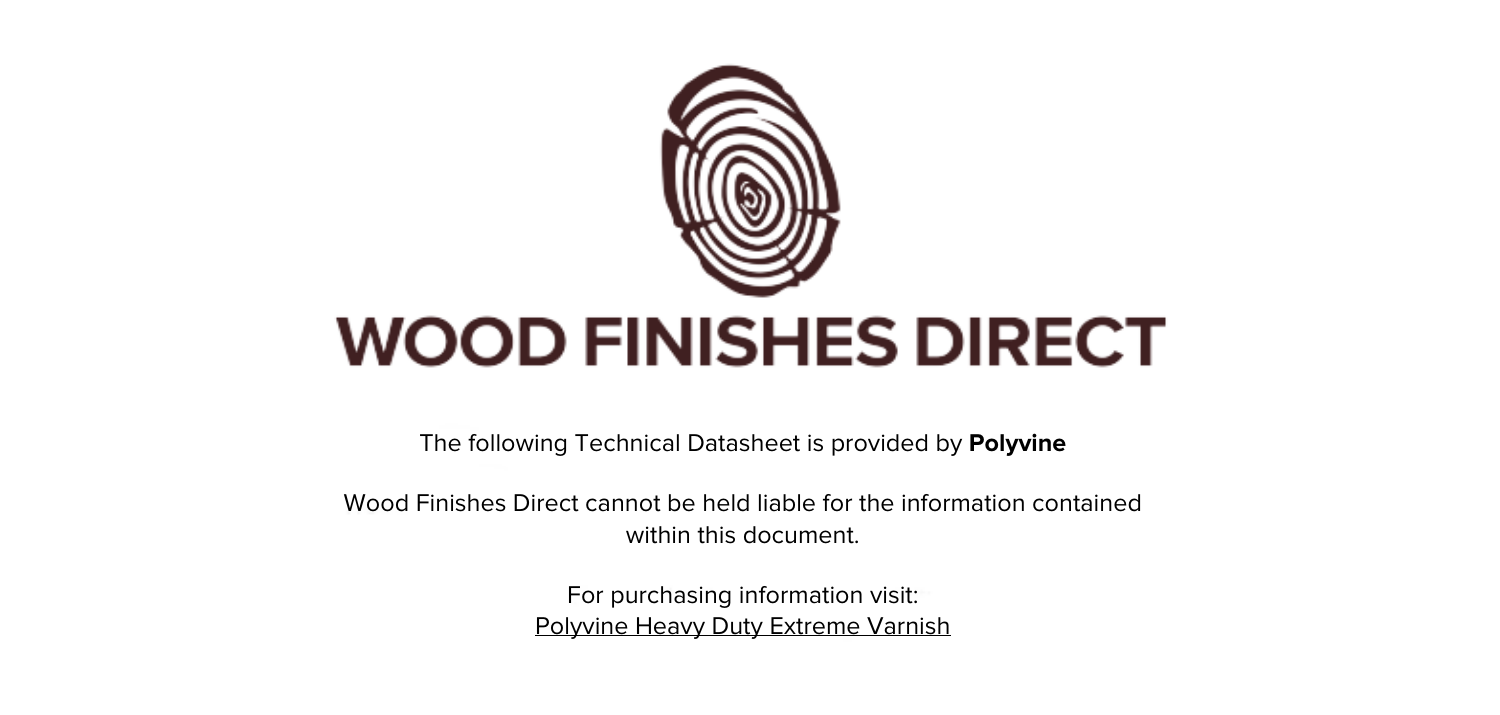

# **HEAVY DUTY EXTREME VARNISH**

**interior and exterior**

# **PRODUCT DESCRIPTION**

The strongest of all 'one pack' varnishes that dries in minutes and cures in 16 hours to protect interior and exterior surfaces

New water-based crosslinked polyurethane with advanced resin technology brings the highest protection single pack ever developed. UV blocking and absorption reduce greying, aging and deterioration of surfaces. Biocides protect against mildew, mould and fungus.

wood • marine • worktops • doors • furniture • concrete paving • unglazed tiles • slate • brick

# **SURFACE PREPARATION**

Ensure the surface to be coated is clean and free from grease, wax or polish. White spirit or sugar soap should be used as cleaning agents. Sugar soap should be rinsed off well with clean water and allowed to dry. If water has been used on bare wood this would raise the grain. The surface then needs to be sanded and vacuumed before coating. Newly painted wood should first be sanded to provide a key. Extreme Heavy Duty Varnish should not be applied over uncured oil base paint as this may cause discoloration. Older painted wood, where the paint itself may fail, should be stripped using a hot air gun or a chemical paint stripper, sanded and cleaned prior to coating. When applied over an emulsion/latex paint, it is possible that Extreme Heavy Duty Varnish can draw certain stains through the paint which were not otherwise visible. In this case a stain sealer should be used.

## **Concrete**

Clean the surface.

To ensure that the Polyvine Extreme keys, the surface must firstly be cleansed of all moss, mould, lichen, carbon deposits, oil stains and airborne dirt. Thoroughly wash the paving using a pressure washer, ideally with an output pressure of 2500 to 3000 psi and a spray lance equipped with a "turbo‐jet" nozzle or specialist rotary attachment designed for cleaning paved surfaces. Alternatively, the surface can be cleaned manually with a max strength patio cleaner and a stiff bristle deck scrubbing brush. Allow to dry.

After cleaning (once dry) the paving should be thoroughly sprayed with Biocidal Wash Treatment This is applied by low pressure sprayer (as for weed killer etc.) to the entire paving surface and is left to dry out (do not rinse). This is an extremely important phase in the process because it will greatly reduce the possibility of moss or lichens re-establishing. The pressure washing process leaves the paving looking clean but the moss root systems and mould/lichen spores are still present in hundreds of microscopic crevices and especially in the joints. Spraying the paving ensures that the paving is sanitised and inert.

Note: Some paving materials occasionally exhibit corrosive efflorescence (salting) and where this occurs it can cause coatings to de‐laminate.

# **APPLICATION**

Extreme Heavy Duty Varnish can be applied by brush, spray or roller. Apply 3coats. On softwood, light sanding in between coats may be necessary, if there is any raising of the grain. Allow 2 hours in between coats and 24 hours after final coat before full use. Do not use in temperatures below 10 degrees C/50degrees F or in very high humidity. Lower temperatures will slow the final cure time.

On new softwood and porous surfaces dilute the first coat 10% with water. Lightly sand wood in between applications to remove any raising of the grain.

**Dead Flat finish** For increased durability and stain resistance first apply 3 coats of Heavy Duty Extreme Varnish Satin followed by 1 coat of Heavy Duty Extreme Varnish Dead Flat. This will result in a slightly brighter finish than using Heavy Duty Extreme Varnish Dead Flat only.

# **CAUTION**

Always apply to a test area before starting work. Appearance may vary according to the colour and type of wood and the number of coats. Do not apply over uncured oil paints.

Apply dead flat finish sparingly and brush out well, over application could result in misting.

Test dead flat finish for misting over dark colours.

Do not apply over uncured oils.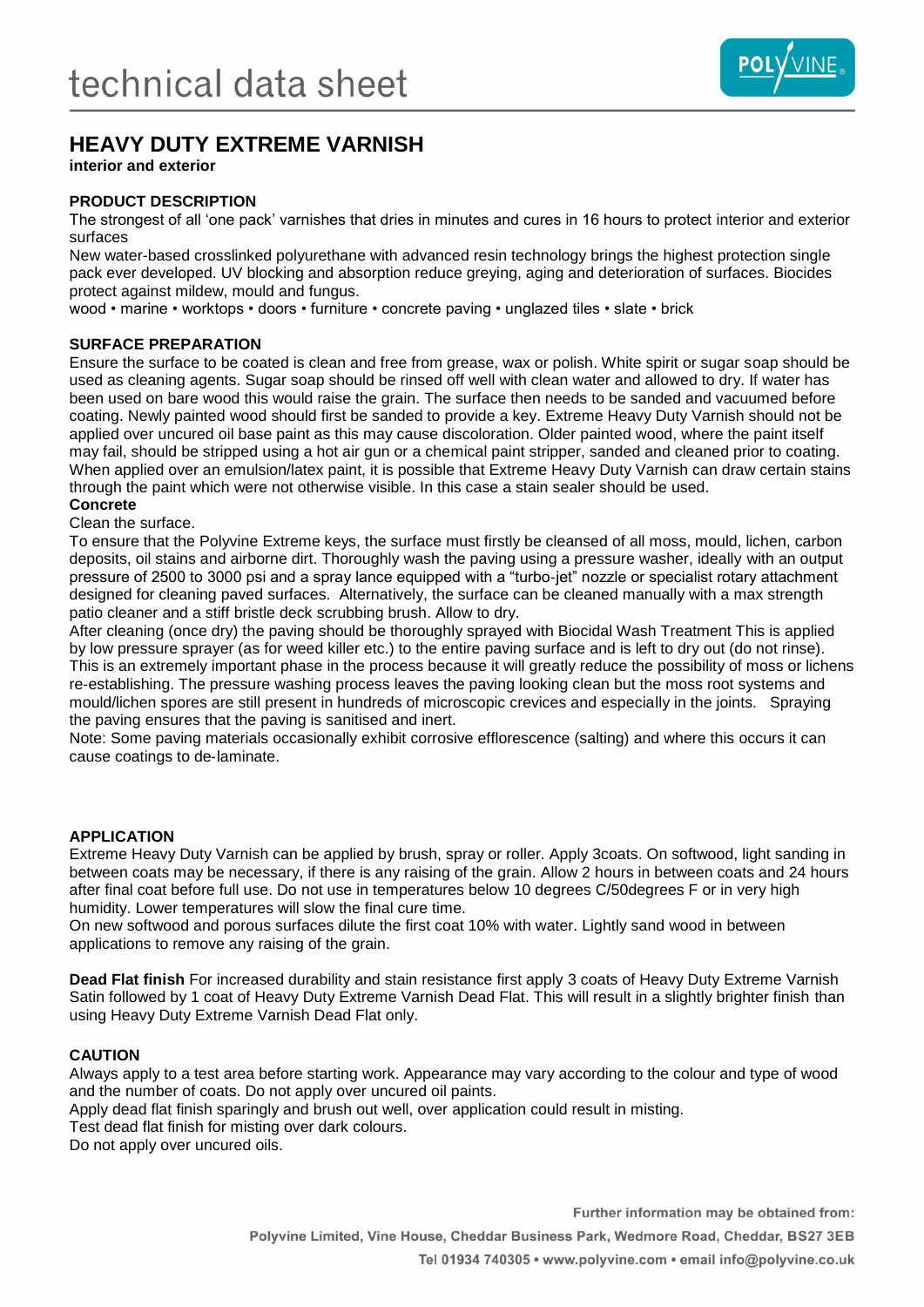

# **Oak**

The open grain texture of Oak will cause **film failure**.

Varnishes are prone to failure when applied to Oak externally.

It is **imperative** therefore that the grain is filled with coating before further coats are applied.

Oak is not as resistant to weathering as oily hardwoods and, therefore, needs better protection when used outdoors. The large open pores make the problem worse providing a route for water-ingress. Blue-stain mould spores are likely to be present on any piece of timber and will be activated by moisture. Another problem with Oak is the high tannin content, if not properly sealed water (rain) can wash the tannin out of the wood leaving a patchy colour and staining to the surrounding areas (bricks, patio, etc.).

Pre-conditioning to the correct moisture content is very important. If the Oak is outside the moisture content range of 12-20% there will be excessive movement as it comes to equilibrium. The wood can become split, and the coating film may also split exposing bare wood, providing a route for water-ingress and rapid deterioration of the coating.

If this occurs remedial action must be taken immediately to prevent the wood becoming weather-stained. Clean the surface and reapply sufficient coats of the same coating product to fill the cracks/splits. **The coating integrity cannot be guaranteed on green oak.** 

## **Caution**

Intense exposure to sunlight will cause gradual fading of the timber colour. A pre-treatment of Polyvine Wood Colour is recommended in these areas to enhance the timber colour and prevent fading. Application to softwood, knots and resin pockets will bleed through the coating.

## **Maintenance**

Inspect yearly for signs of wear or damage.

Clean surface thoroughly and wash of all cleaning solution.

A maintenance coat should be applied every 1 / 3 years on exposed areas, 3 / 4 years on less exposed or sheltered areas.

#### **New and weathered wood**

New wood can be contaminated during preparation, or in the machine shop. Weathered wood can already have contaminants on the surface.

All contaminants and millwork must be removed from the surface by sanding, 80/120 grit for vertical, 60/80 grit for horizontal surfaces.

Fungus, pollen or spores not removed and trapped below the clear varnish will discolour the surface of the timber when exposed to moisture. If contamination is suspected treat timber with a proprietary preservative treatment as recommended by the manufacturer.

# **Previously painted wood**

Completely remove old coating with 60/80 grit sandpaper.

Ensure surface is dry clean and free from dust, follow New and weathered wood instructions.

**Precoating**

Fill all joints, Cracks, and nail holes with a good quality Polyurethane or acrylic filler prior to coating.

# **COVERAGE**

coverage 10-20 sq m per litre, 100-200 sq ft per quart **drying time** 30-60mins

**recoat time** 1-2 hrs

**cure time** 16 hours in ideal conditions. Allow 48 hours before heavy use eg. furniture dragging, and several days before covering with carpet.